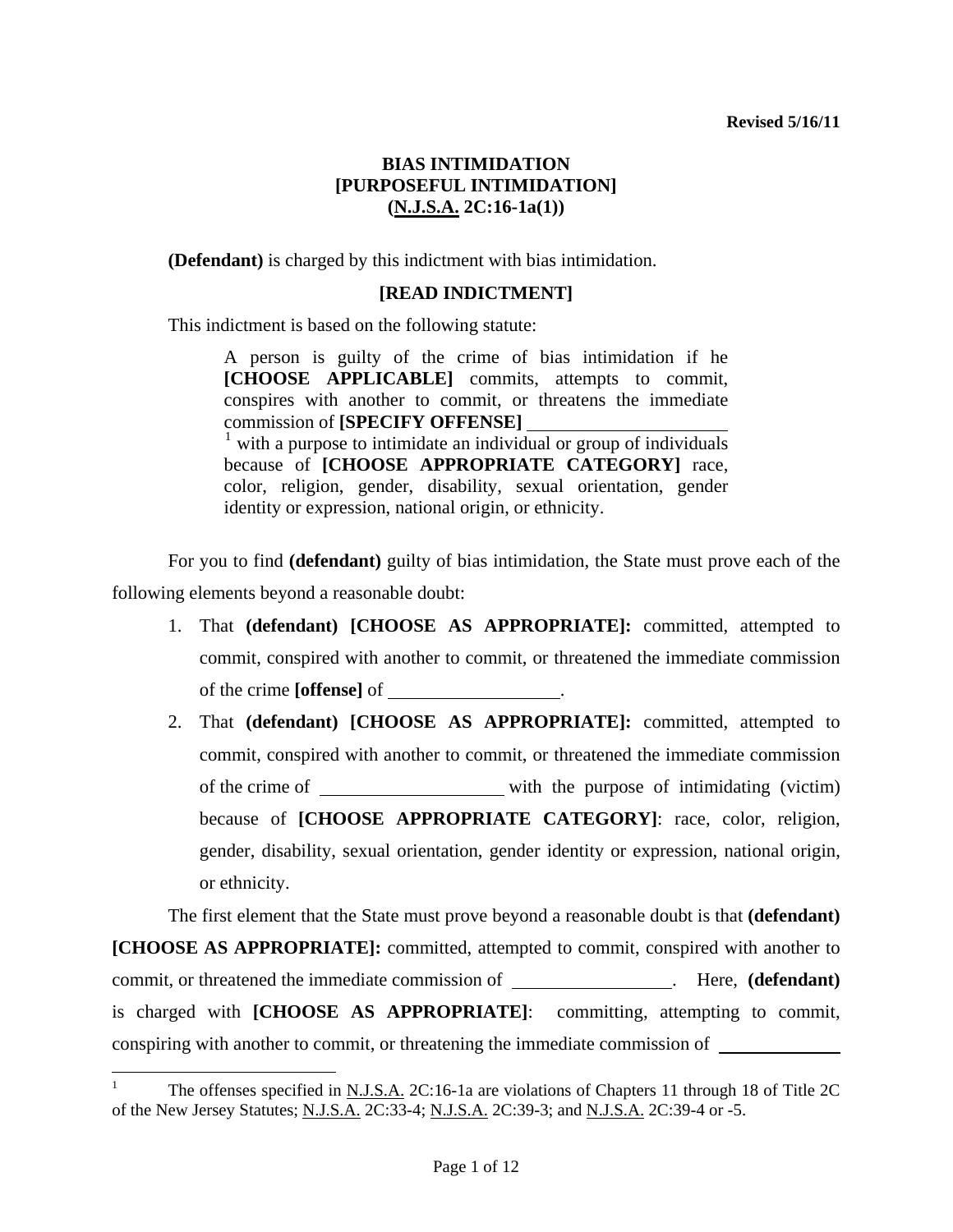\_\_\_\_\_\_\_\_\_\_\_\_\_\_\_\_\_\_\_\_\_\_\_\_\_.

 **[SPECIFY OFFENSE]**. The elements of that offense are **[SUMMARIZE ELEMENTS]**. [2](#page-0-0)

### **[CHOOSE AS APPROPRIATE]**

### **ATTEMPT**

### **(N.J.S.A. 2C:5-1)**

#### **ALTERNATIVE I**

#### **[To be used when defendant is charged with Attempt]**

The indictment charges that the defendant attempted to commit the crime of

#### **ALTERNATIVE II**

[If the facts raise the question whether the crime was completed, the jury should be instructed to "turn to a consideration of whether an attempt to commit the crime has been established." $3$ ]

 The indictment charges that the defendant committed the crime of \_\_\_\_\_\_\_\_\_\_\_\_\_\_\_\_\_\_\_\_\_\_. If you find that the State has failed to prove beyond a reasonable doubt that the crime of was committed, then you should consider whether an attempt to commit the crime has been established.

# **[If "knowing" or lesser culpability would have sufficed for the completed crime, add the following.]**

 Before I explain the definition of an attempt, let me explain an important difference between an attempt and the crime of \_\_\_\_\_\_\_\_\_\_\_\_\_\_\_\_\_\_. Although it is possible to commit the crime of \_\_\_\_\_\_\_\_\_\_\_\_\_\_\_\_\_\_\_ with [knowledge/recklessness], to be guilty of an attempt the defendant must act with purpose. In other words, the defendant must have the purpose to commit the crime of \_\_\_\_\_\_\_\_\_\_\_\_\_\_, in order to be guilty of attempting it.<sup>[4](#page-1-1)</sup>

#### **[MAIN CHARGE]**

<span id="page-1-2"></span> $\frac{1}{2}$  If attempt or conspiracy has already been charged to the jury go to "[Resumption of Main Charge]."

<span id="page-1-0"></span><sup>3</sup> N.J.S.A. 2C:1-8d(2).

<span id="page-1-1"></span><sup>4</sup> State v. Rhett, 127 N.J. 3, 6-7 (1992); State v. Robinson, 136 N.J. 476, 485-86 (1994).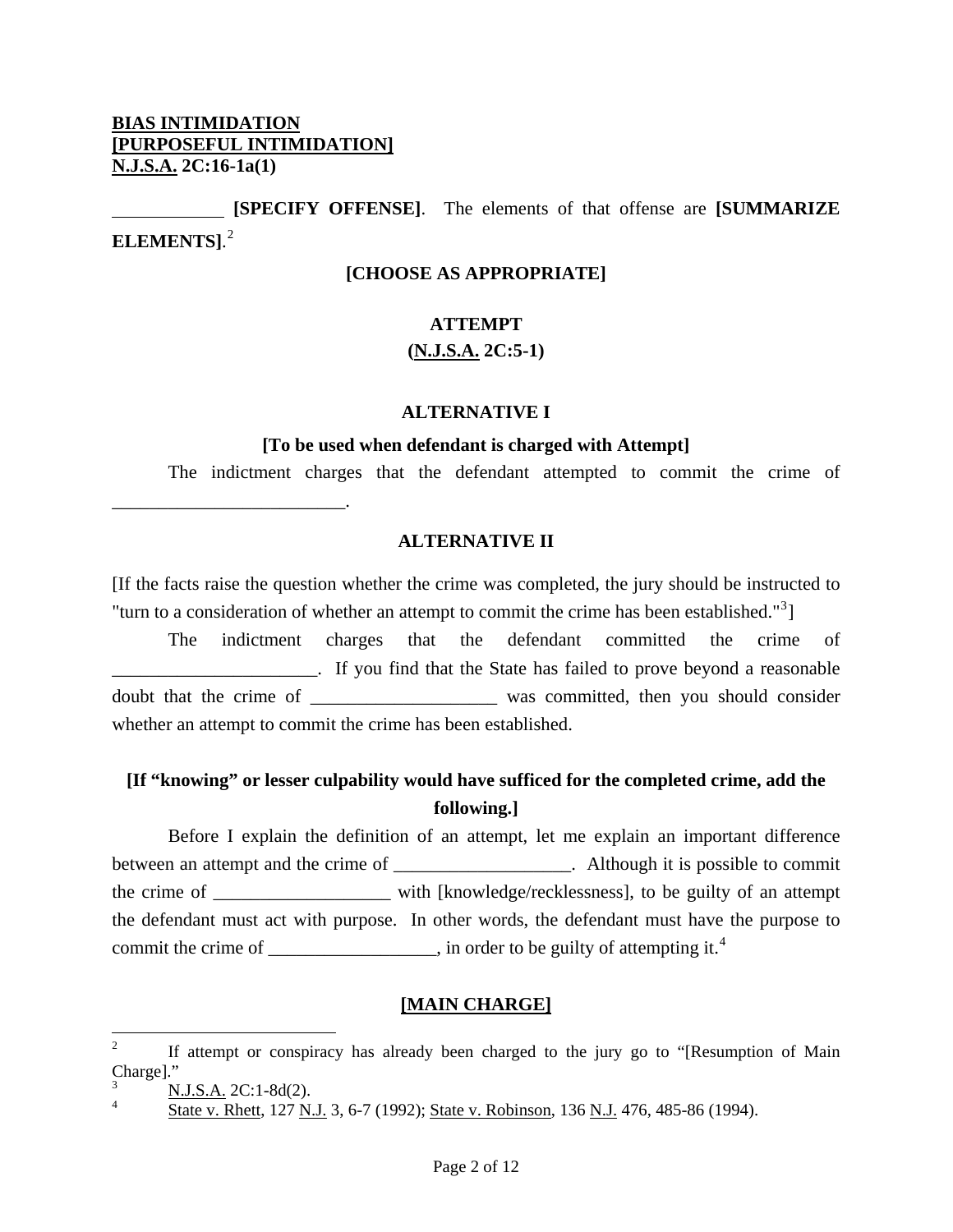$\overline{a}$ 

The law provides that a person is guilty of an attempt to commit a crime if the person:<sup>[5](#page-1-2)</sup> **[Select the appropriate section]** 

### **[(1) Attempt - Impossibility]**

 Purposely engages in conduct which would constitute the crime if the attendant circumstances were as a reasonable person would believe them to be;

**[or]** 

### **[(2) Attempt - When Causing a Particular Result is an Element of the Crime]**

Does or omits to do anything with the purpose of causing [result] without further conduct on his part.

### **[or]**

### **[(3) Attempt-Substantial Step]**

 Purposely does or omits to do anything which, under the circumstances as a reasonable person would believe them to be, is an act or omission constituting a substantial step in the course of conduct planned to culminate in his commission of the crime.

 Thus, in order to find the defendant guilty of a criminal attempt, the State must prove two elements beyond a reasonable doubt:

# **[Select the appropriate Section]**

### **[(1) Attempt - Impossibility]**

 The first element is that the defendant acted purposely. A defendant acts purposely with respect to the nature of his/her conduct or a result thereof if it is his/her conscious object to engage in conduct of that nature or to cause such a result. A person act purposely with respect to attendant circumstances if he/she is aware of the existence of such circumstances or he/she believes or hopes that they exist.

 The second element is that the defendant engaged in conduct which would constitute the crime of \_\_\_\_\_\_\_\_\_\_ had the facts been as a reasonable person would have believed them to be.

<span id="page-2-0"></span><sup>5</sup> Because all attempts must be purposeful, State v. Rhett, 127 N.J. 3; State v. Robinson, 136 N.J. 476, and because other portions of the statute include the requirement of purpose, the language in N.J.S.A. 2C:5-1a, "acting with the kind of culpability otherwise required for the commission of the crime," should not be charged.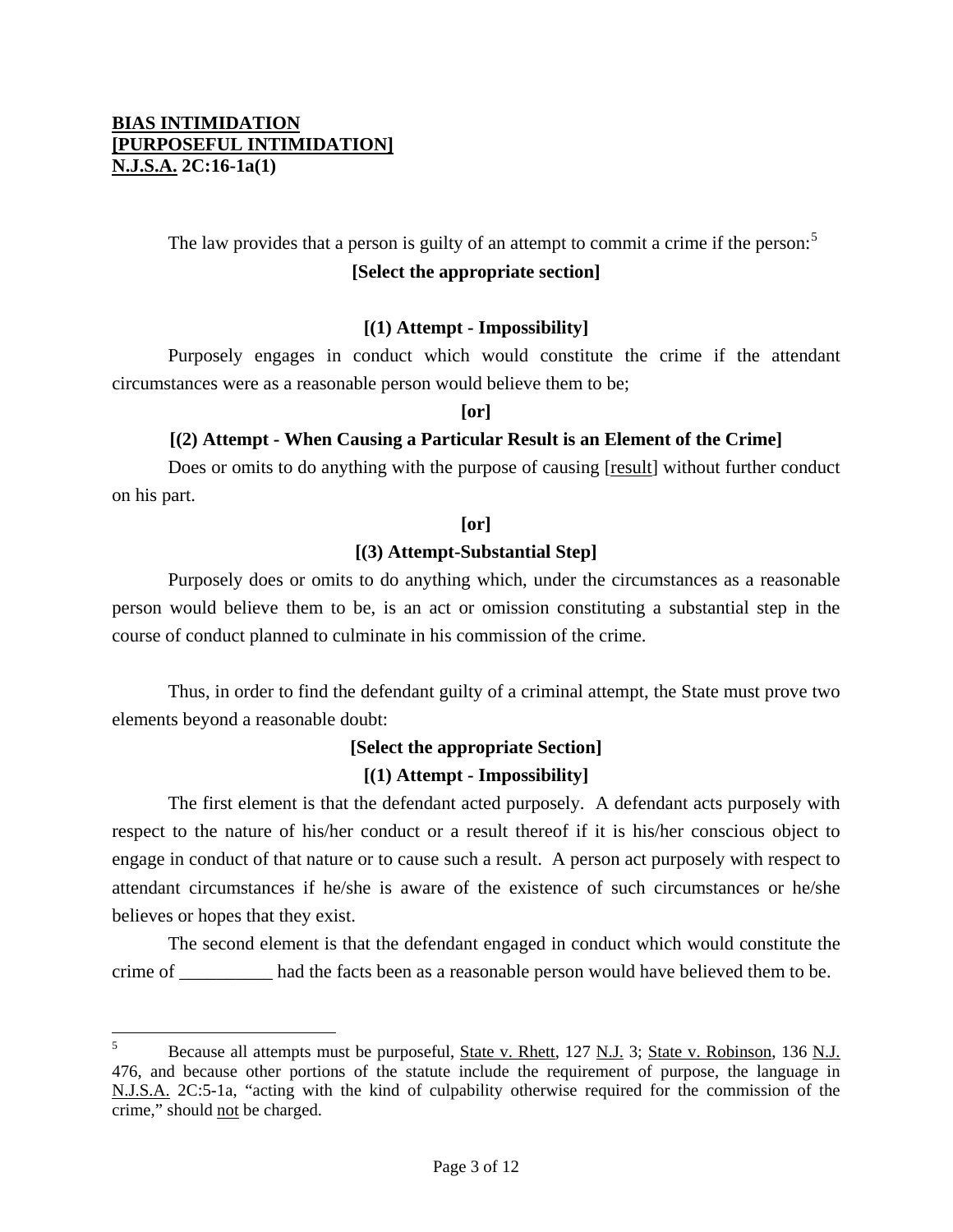1

# **[Here define the crime allegedly attempted if it has not been defined already, or refer jurors to the definition previously charged.]**

 If the accused purposely engaged in conduct that would constitute the crime of had the facts been as a reasonable person would have believed them to be, you should consider that conduct as evidence of guilt of attempt to commit\_\_\_\_\_\_\_\_\_\_. It does not matter that the defendant failed to accomplish his/her intended result because the facts were not as a reasonable person would have believed them to be; it is no defense that the defendant could not succeed in reaching his/her intended result because of circumstances unknown to him/her. However, there cannot be an attempt to commit a crime unless the attempt, if completed, would have constituted the crime.<sup>[6](#page-2-0)</sup>

### **[or]**

### **[(2) When Causing a Particular Result is an Element of the Crime.]**

First, that the defendant had the purpose to cause [here state the result that is an element of the alleged attempted crime]. A defendant acts purposely with respect to the nature of his/her conduct or a result thereof if it is his/her conscious object to engage in conduct of that nature or to cause such a result. A person acts purposely with respect to attendant circumstances if he/she is aware of the existence of such circumstances or he/she believes or hopes that they exist.

 The second element is that the defendant did or omitted to do anything to cause [state the result which is an element] without further conduct or action on his/her part. Where the accused has done all that he/she believes necessary to cause *state the result which is an element*, you should consider that as evidence of guilt of an attempt to commit\_\_\_\_\_\_\_\_\_\_\_\_\_\_\_

### **[or]**

### **[(3) Substantial Step]**

First, that the defendant had the purpose to committing the crime of \_\_\_\_\_\_\_\_. A defendant acts purposely with respect to the nature of his/her conduct or a result thereof if it is his/her conscious object to engage in conduct of that nature or to cause such a result. A person acts purposely with respect to attendant circumstances if he/she is aware of the existence of such circumstances or he/she believes or hopes that they exist.

<span id="page-3-0"></span><sup>6</sup> Final Report of the New Jersey Criminal Law Revision Commission, Vol. II: Commentary, pp.114-115, quoting from State v. Moretti, 52 N.J. 182, 186-90 (1968). N.J.S.A. 2C:5-1a(1) rejects outright the defense of impossibility.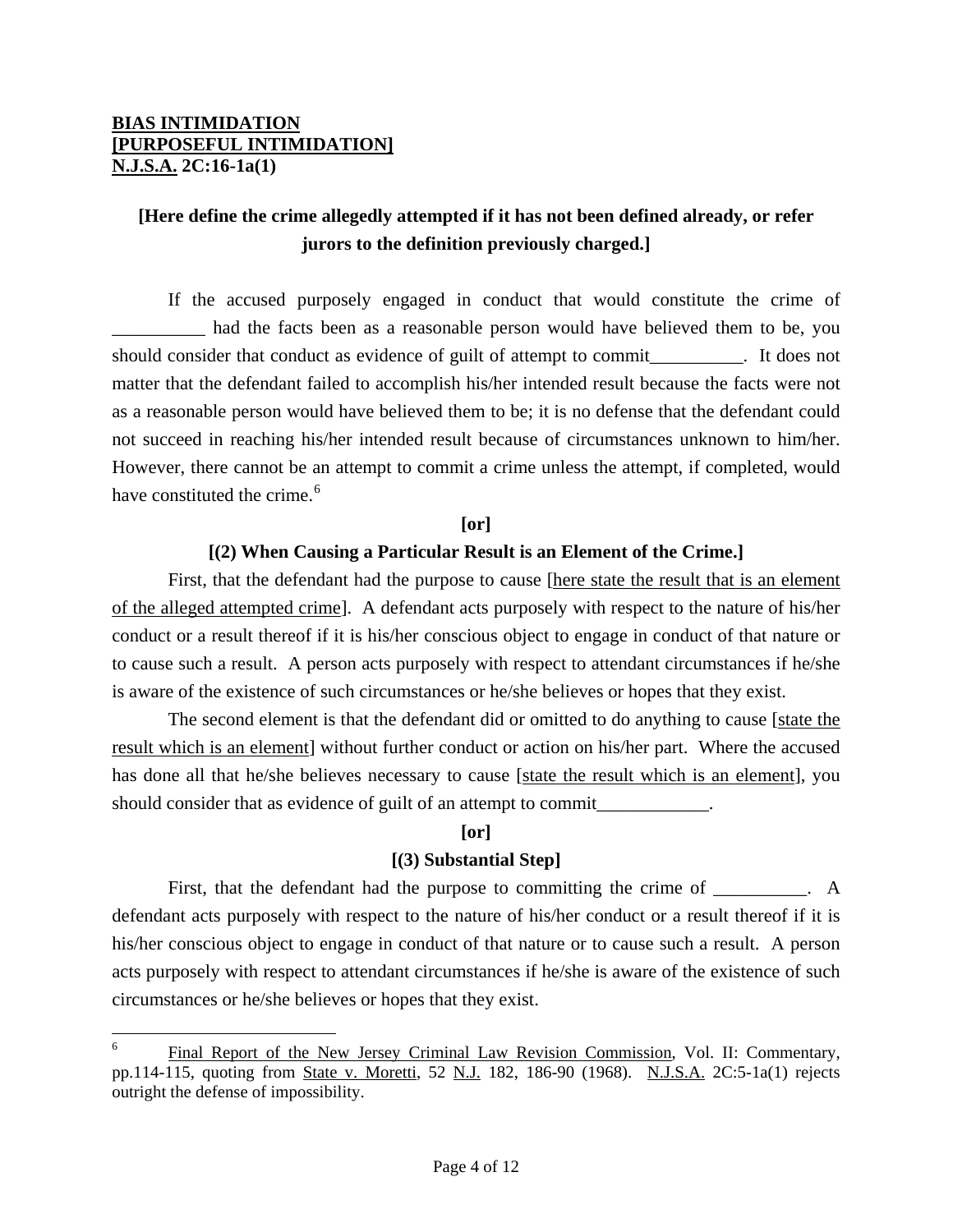The second element is that the defendant purposely did or omitted to do anything, which, under the circumstances as a reasonable person would believe them to be, is an act or omission that is a substantial step in the course of conduct planned to culminate in his/her commission of the crime. However, the step taken must strongly show the defendant's criminal purpose. That is, the step taken must be substantial and not just a very remote preparatory act, and must show that the accused has a firmness of criminal purpose.

### **[Charge in Every Case Except One Involving the Renunciation Defense:]**

 If you find that the State has proven each of these elements beyond a reasonable doubt, then you must find the defendant guilty of an attempt to commit extended by However, if you find that the State failed to prove any of these elements beyond a reasonable doubt, then you must find the defendant not guilty of an attempt to commit\_\_\_\_\_\_\_\_\_\_.

# **[Charge Where Appropriate] RENUNCIATION OF CRIMINAL PURPOSE**

# **[To be used when the defendant's conduct would otherwise constitute an attempt under Section 2 or 3 above]**

 As part of the defendant's denial of guilt, the defendant raised the defense of renunciation of criminal purpose.

 The accused must prove, by a preponderance of the evidence, that he/she abandoned his/her effort to commit the crime or otherwise prevented its commission under circumstances that show a complete and voluntary decision to renounce his/her criminal purpose. The abandonment of the criminal effort must begin with the defendant and not be forced upon him/her by some outside event, such as police intervention.<sup>[7](#page-3-0)</sup> Renunciation of criminal purpose is not voluntary if the reason for it is that it seems more likely that defendant will be detected or caught, or the objective seems more difficult than it did at the beginning of the course of conduct. Renunciation is not complete if the defendant only decides to postpone the criminal conduct to a better time or to focus on another but similar objective or victim. If mere abandonment of the criminal effort is not enough to prevent the offense, then the defendant must have taken further and affirmative steps that actually prevented the commission of the offense.<sup>[8](#page-4-0)</sup>

 As I stated, the defendant must prove renunciation by a preponderance of the evidence. I previously explained that the State has the burden of proving every element of the crime(s)

 $\overline{a}$ 

<sup>7</sup> Code Commentary at 124.

<span id="page-4-1"></span><span id="page-4-0"></span><sup>8</sup> Id. at 125.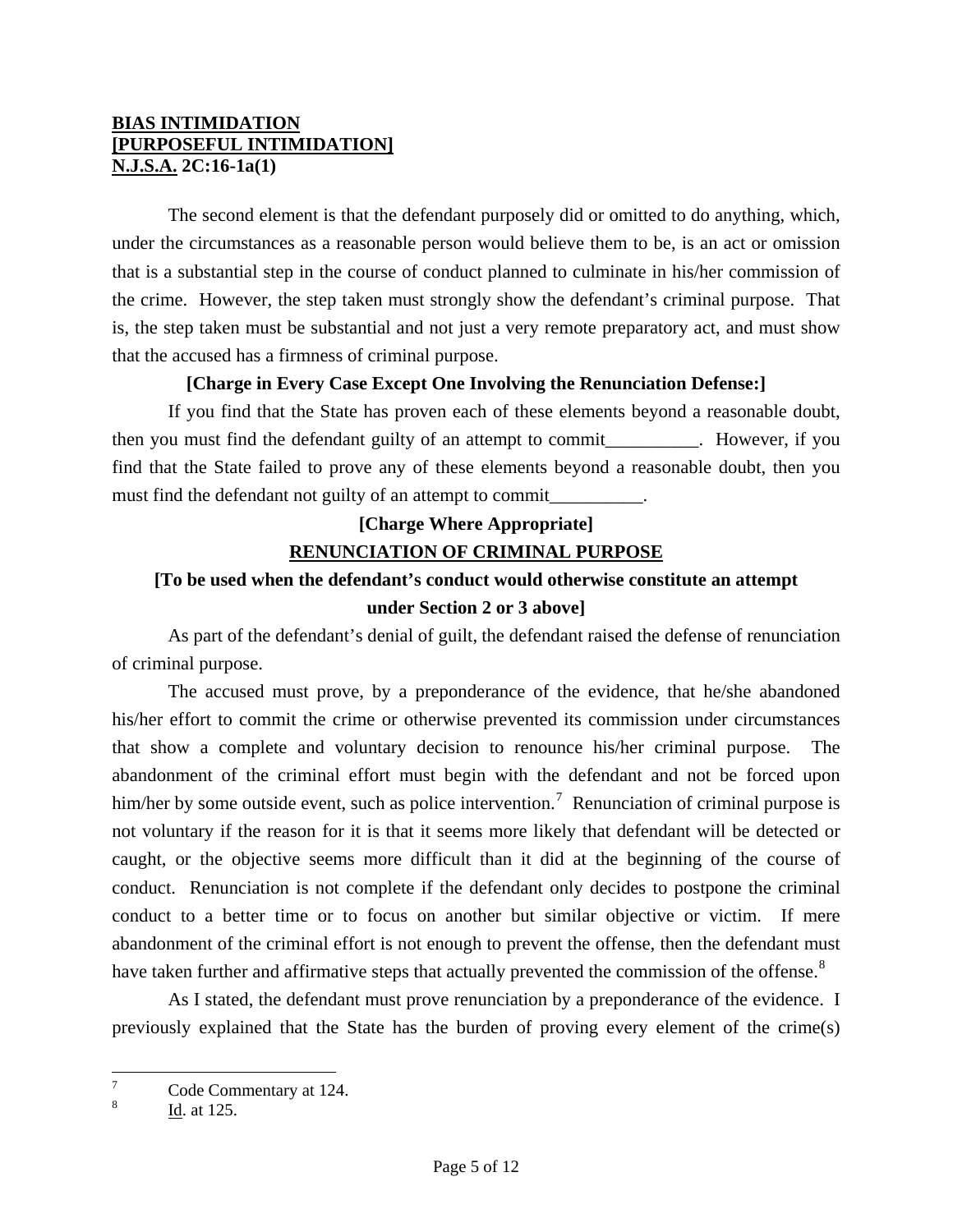charged beyond a reasonable doubt. The burden of proving renunciation by a preponderance of the evidence is a lesser burden. It simply means that the defendant has the burden of establishing that the evidence supporting renunciation is more likely true than not. Another way to describe it is the greater weight of the believable evidence in the case. It does not necessarily mean the evidence of the greater number of witnesses, but rather, the evidence that carries the greater convincing power in your minds. I remind you, however, that the burden of proving every element of the attempt to commit\_\_\_\_\_\_\_\_\_\_\_as I have previously defined it is always on the State and never on the defendant.

 If you find that the State has failed to prove any one of these elements beyond a reasonable doubt, then you must find the defendant not guilty of an attempt to commit\_\_\_\_\_\_\_\_\_\_\_\_. Also, if you find the State has proven each of these elements beyond a reasonable doubt, but that the defendant has established by a preponderance of the evidence that he/she renounced his/her criminal purpose, then you must find the defendant not guilty. However, if you find that the State has proven each of these elements beyond a reasonable doubt and the defendant has failed to establish renunciation by a preponderance of the evidence, then you must find the defendant guilty.

#### **[OR]**

### **Revised 6/19/95**

# **CONSPIRACY (N.J.S.A. 2C:5-2)**

Under the  $\qquad \qquad \text{count of the indictment the defendant(s) is (are) charged with the$ crime of conspiracy to commit \_\_\_\_\_\_\_\_\_\_\_\_. N.J.S.A. 2C:5-2 provides as follows:

> A person is guilty of conspiracy with another person or persons to commit a crime if with the purpose of promoting or facilitating its commission he:

### **(SELECT APPROPRIATE SECTION)**

(1) Agrees with such other person or persons that they or one or more of them will engage in conduct which constitutes such crime or an attempt or solicitation to commit such crime; or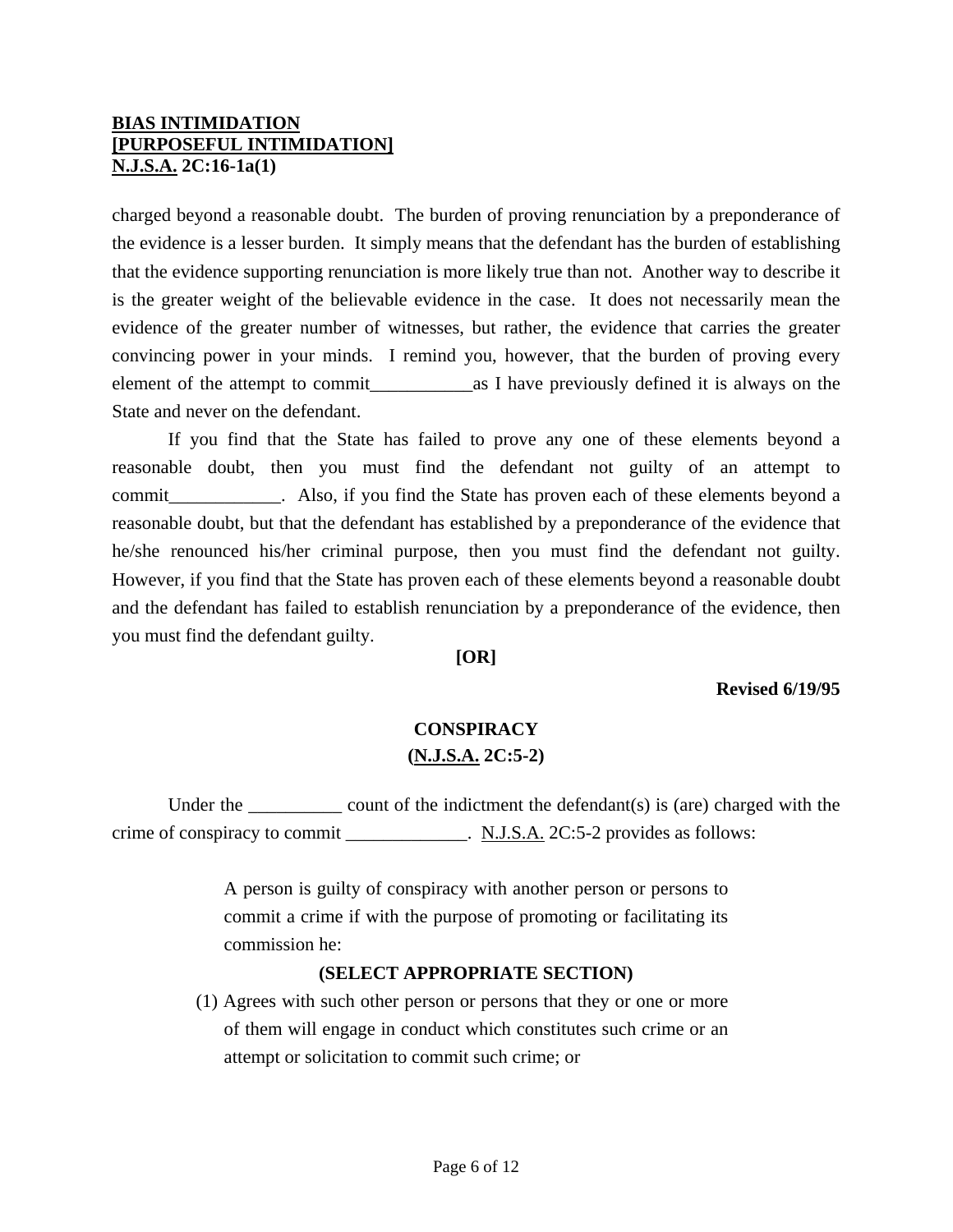(2) Agrees to aid such other person or persons in the planning or commission of such crime or of an attempt or solicitation to commit such crime.

 A conspiracy to commit the crime of \_\_\_\_\_\_\_\_\_\_\_\_\_\_\_\_is a crime in itself separate and distinct from the crime of \_\_\_\_\_\_\_\_\_\_\_\_\_\_. In other words, a defendant may be found guilty of the crime of conspiracy regardless of whether that defendant is guilty or not guilty of the crime of \_\_\_\_\_\_\_\_\_\_\_\_\_\_\_\_\_\_\_\_\_.

 In order for you to find a defendant guilty of the crime of conspiracy, the State must prove beyond a reasonable doubt the following elements:

> (1) That the defendant agreed with another person or persons that they or one or more of them would engage in conduct which constitutes a crime or an attempt or solicitation to commit such crime;

### **OR**

That the defendant agreed to aid another person or persons in the planning or commission of a crime or of an attempt or solicitation to commit such crime.

(2) That the defendant's purpose was to promote or facilitate the commission of the crime of (Identify substantive offense).

 A person acts purposely with respect to the nature of his/her conduct or a result thereof, if it is his/her conscious object to engage in conduct of that nature or cause such a result. A person acts purposely with respect to attendant circumstances if he/she is aware of the existence of such circumstances or he/she believes or hopes that they exist.

# **(CHARGE THE FOLLOWING FOR CRIMES OF THE THIRD AND FOURTH DEGREE)[9](#page-4-1)**

(3) That the defendant or a person with whom he/she conspired did an overt act in pursuance of the conspiracy. An overt act is any act in pursuance of the conspiracy.[10](#page-6-0)

<span id="page-6-1"></span><sup>-&</sup>lt;br>9  $\frac{S_{\text{ee}}}{10}$  See State v. Carbone, 10 N.J. 329 (1952).

<span id="page-6-0"></span>Under <u>N.J.S.A.</u> 2C:2-1(b) an omission may under certain circumstances constitute an act.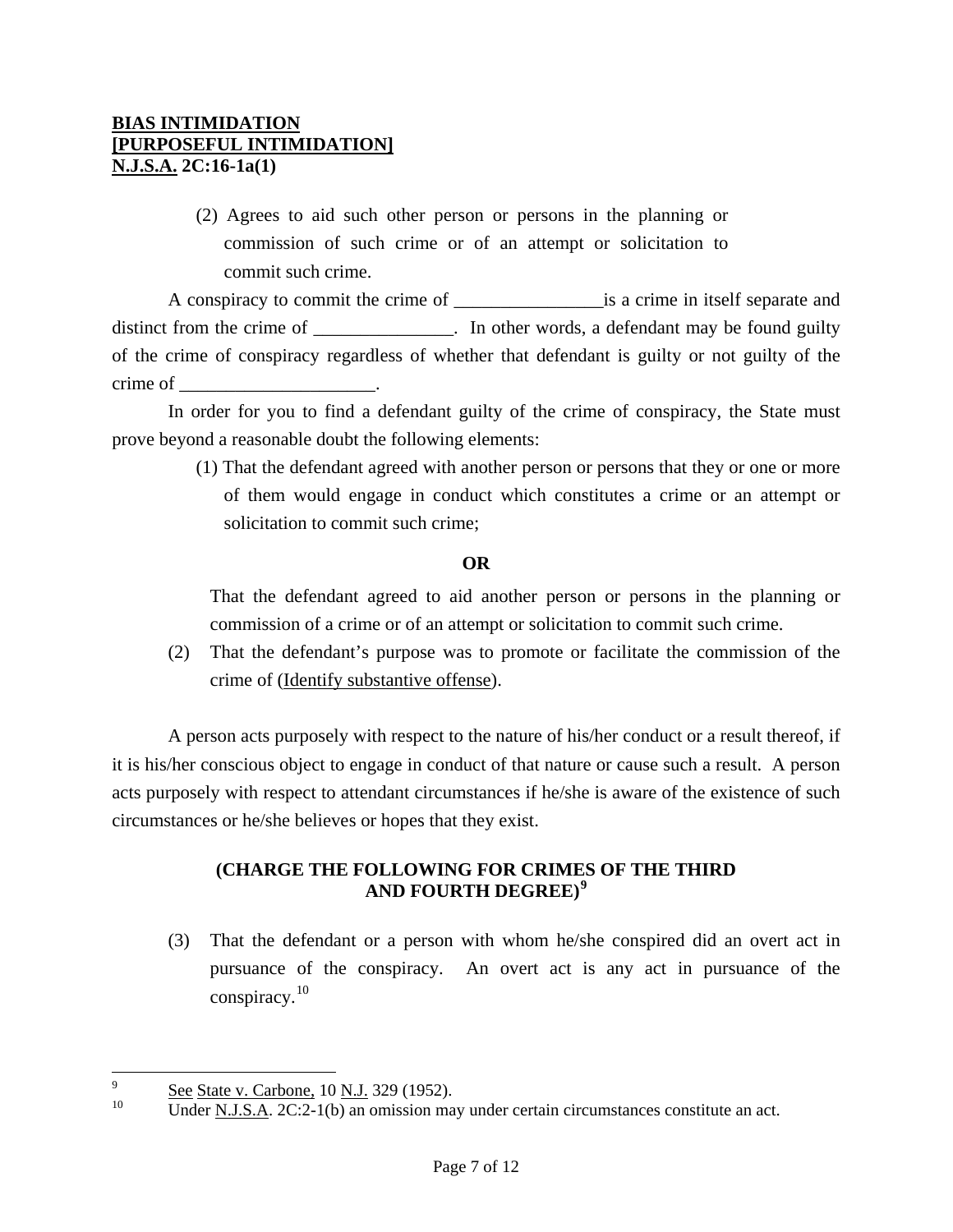In order to find a defendant guilty of the crime of conspiracy, the State does not have to prove that he/she actually committed the crime of (Identify substantive offense). However, to decide whether the State has proven the crime of conspiracy you must understand what constitutes the crime of .

# **(IF NOT PREVIOUSLY STATED GIVE MODEL CHARGE FOR THE UNDERLYING OFFENSE)**

 A conspiracy may be proven by direct or circumstantial evidence. It is not essential that there be direct contact among all of the conspirators or that they enter the agreement at the same time.

 If the defendant is aware that any person he/she conspired with also conspired with others to commit the same crime, the defendant is guilty of conspiring with the others. He/She need not be aware of their identity.

 Mere association, acquaintance, or family relationship with an alleged conspirator is not enough to establish a defendant's guilt of conspiracy. Nor is mere awareness of the conspiracy. Nor would it be sufficient for the State to prove only that the defendant met with others, or that they discussed names and interests in common. However, any of these factors, if present, may be taken into consideration along with all other relevant evidence in your deliberations.

 You have to decide whether the defendant's purpose was that he/she or a person with whom he/she was conspiring would commit the crime of \_\_\_\_\_\_\_\_\_\_\_\_\_\_\_. For him/her to be found guilty of conspiracy, the State has to prove beyond a reasonable doubt that when he/she agreed it was his/her conscious object or purpose to promote or make it easier to commit the crime(s) or (Identify substantive offense).

 The nature of the purpose with which the defendant acted is a question of fact for you the jury to decide. Purpose is a condition of the mind which cannot be seen and can only be determined by inferences from conduct, words or acts. It is not necessary for the State to produce a witness or witnesses who could testify that the defendant stated, for example, that he/she acted with a specific purpose. It is within your power to find that proof of purpose has been furnished beyond a reasonable doubt by inferences which may arise from the nature of the acts and the surrounding circumstances.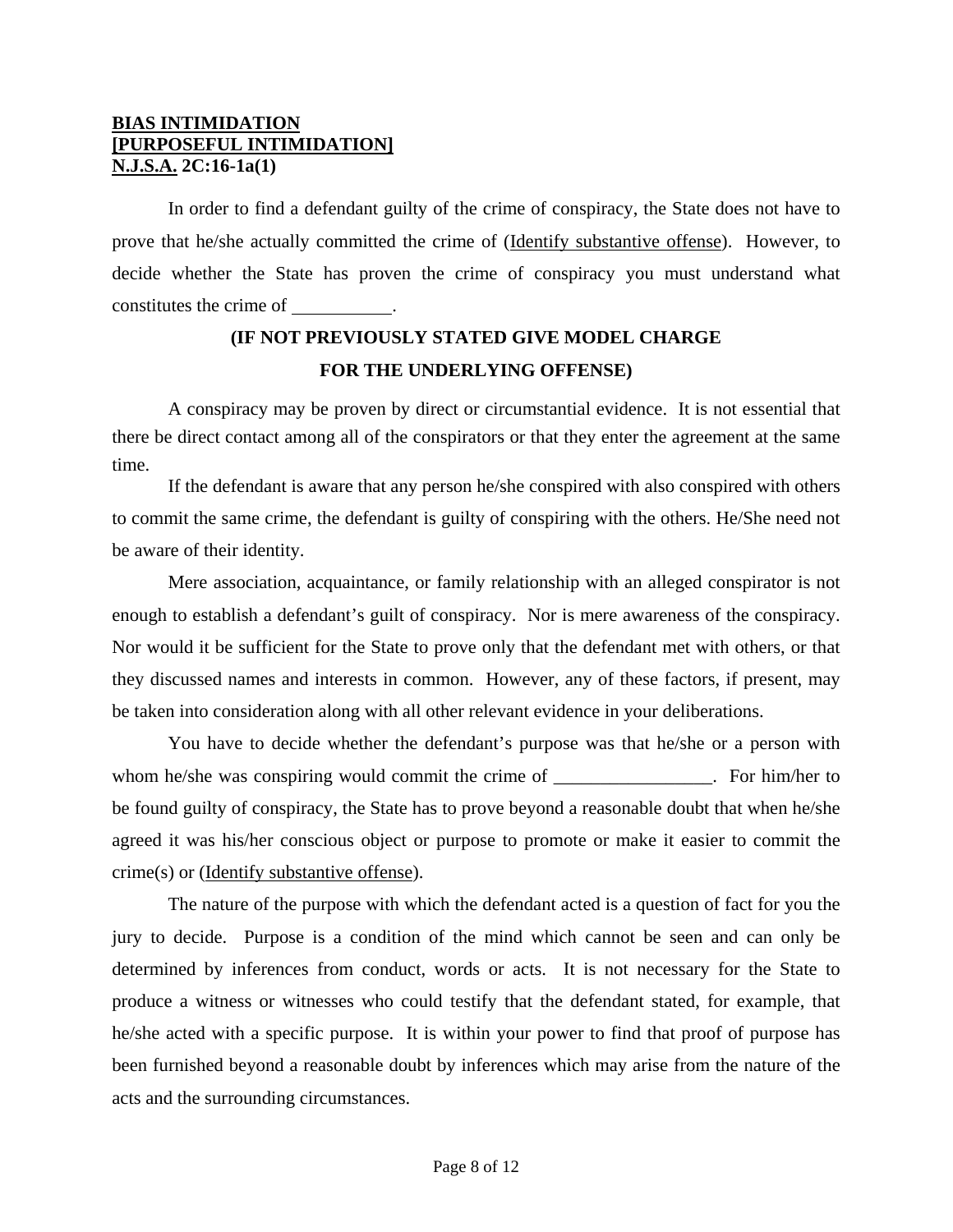It also makes no difference what the person or persons with whom the defendant actually conspired had in mind, so long as the defendant believed that he/she was furthering the commission of the crime of

### **(CHARGE THE FOLLOWING ONLY FOR THOSE CRIMES FOR WHICH IT IS NECESSARY TO PROVE OVERT ACTS, NAMELY ALL THIRD AND FOURTH DEGREE CRIMES)**

 I have already explained that to find the defendant guilty of conspiracy you have to be convinced beyond a reasonable doubt that he/she agreed with somebody in the manner and with the purpose I described. In addition, for this type of conspiracy, one of the conspirators must have done at least one overt act in furtherance of the conspiracy, that is, any act directed toward the objective of committing the crime of  $(Identity)$  substantive offense).<sup>[11](#page-6-1)</sup>

 The State is not required to prove an overt act by every conspirator. The State is only obligated to prove one overt act by any conspirator.

### **WHERE APPLICABLE, SET FORTH THE OVERT ACTS IN EVIDENCE.**

 In order to convict you have to be satisfied beyond a reasonable doubt that the State has proven an overt act by a conspirator in furtherance of the conspiracy.[12](#page-8-0)

In summary, the State must prove the following elements:

(1) That the defendant agreed with another person or persons that they or one or more of them would engage in conduct which constitutes a crime or an attempt or solicitation to commit such crime;

### **OR**

That the defendant agreed to aid another person or persons in the planning or commission of a crime or of an attempt or solicitation to commit a crime.

(2) That defendant's purpose was to promote or facilitate the commission of the crime of \_\_\_\_\_\_\_\_\_\_\_\_\_\_\_\_\_\_\_\_\_\_\_\_\_\_\_.

### **(CHARGE THIRD ELEMENT BELOW - ONLY FOR CRIMES OF**

<span id="page-8-0"></span> $11$ 11 If attempt or conspiracy has already been charged to the jury go to "[Resumption of Main Charge]."

Where appropriate charge Conspiracy-Renunciation (N.J.S.A. 2C:5-2e) - See Model Charge.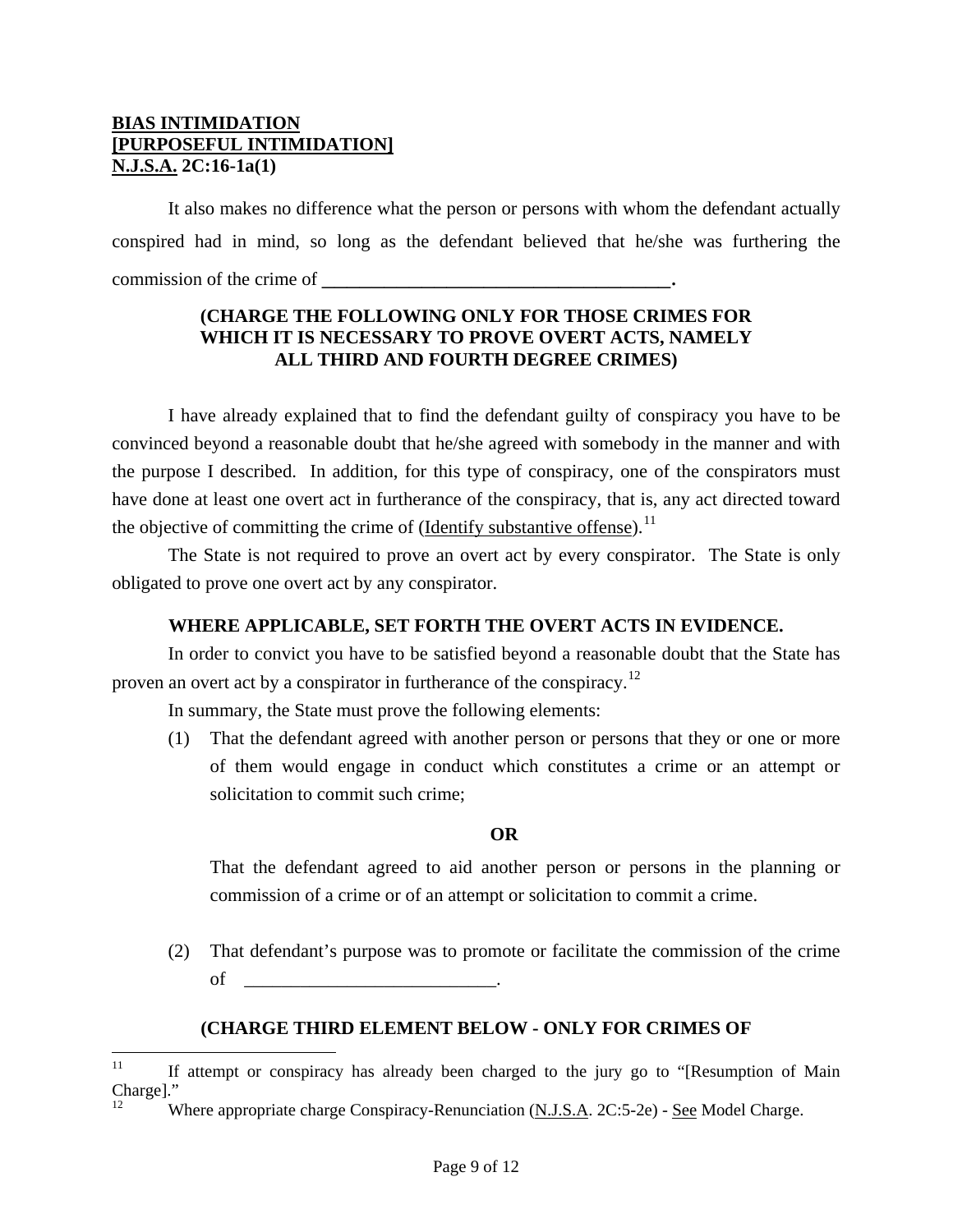### **THE THIRD AND FOURTH DEGREE)**

(3) That defendant or a person with whom he/she conspired did an overt act in pursuance of the conspiracy.

 If, after consideration of all the evidence you are convinced beyond a reasonable doubt that the State has proven all of these elements, then you must find the defendant guilty of the crime of conspiracy. On the other hand, if you find that the State has failed to prove to your satisfaction beyond a reasonable doubt any one or more of these elements, then you must find the defendant not guilty of the crime of conspiracy.

### **[CHARGE THE FOLLOWING PARAGRAPH WHEN APPROPRIATE]**

 Each offense and each defendant in this indictment should be considered by you separately. The fact that you may find a particular defendant guilty or not guilty of a particular crime should not control your verdict as to any other offense charged against that defendant, and it should not control your verdict as to the charges against any other defendant.

### **[RESUMPTION OF MAIN CHARGE]**

 The second element that the State must prove beyond a reasonable doubt is that **(defendant) [CHOOSE AS APPROPRIATE]:** committed, attempted to commit, conspired with another to commit, or threatened the immediate commission of the crime **[offense]** of

**SPECIFY OFFENSE** with the purpose to intimidate an individual or group of individuals because of **[CHOOSE APPROPRIATE CATEGORY]** race, color, religion, gender, disability, sexual orientation, gender identity or expression, national origin, or ethnicity. To "intimidate" means to put another person in fear. **[CHARGE IF APPROPRIATE]:** When the actual victim is one other than the intended victim, it is immaterial that the actual victim was not the intended victim.<sup>[13](#page-8-0)</sup>

### **[IF THE CATEGORY INCLUDES "DISABILITY", ADD]**

"Disability" means physical disability, infirmity, malformation or disfigurement which is caused by bodily injury, birth defect or illness including epilepsy and other seizure disorders, and which shall include, but not be limited to, any degree of paralysis, amputation, lack of physical coordination, blindness or visual impediment, deafness or hearing

<span id="page-9-0"></span> $13$ See N.J.S.A. 2C:2-3d.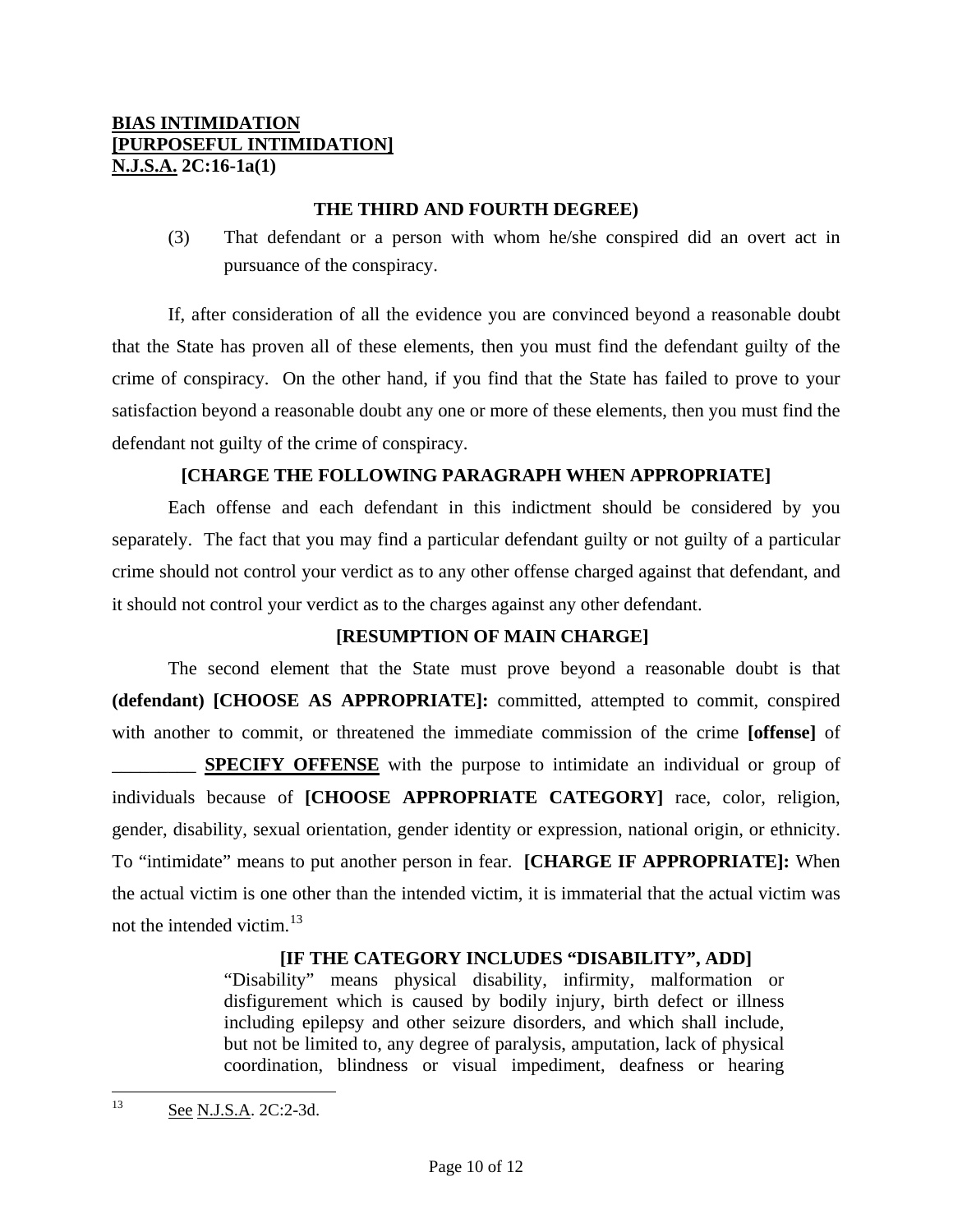impediment, muteness or speech impediment or physical reliance on a service or guide dog, wheelchair, or other remedial appliance or device, or any mental psychological, or developmental disability, including autism spectrum disorders, resulting from anatomical, psychological, physiological or neurological conditions which prevents the normal exercise of any bodily or mental functions or is demonstrable, medically or psychologically, by accepted clinical or laboratory diagnostic techniques. "Disability" shall also mean AIDS or HIV infection. <sup>[14](#page-9-0)</sup>

### **[IF THE CATEGORY INCLUDES "GENDER IDENTITY OR EXPRESSION,"ADD]**

"Gender identity or expression" means having or being perceived as having a gender related identity or expression whether or not stereotypically associated with a person's assigned sex at birth.<sup>[15](#page-10-0)</sup>

 A person acts purposely with respect to the nature of his/her conduct or a result of his/her conduct if it is the person's conscious object to engage in conduct of that nature or to cause such a result. A person acts purposely if he/she means to act in a certain way or to cause a certain result. A person acts purposely with respect to attendant circumstances if the person is aware of the existence of such circumstances or believes or hopes that they exist.

Purpose refers to a condition of the mind. It cannot be seen. Often, it can be determined only by inferences from conduct, words or acts. It is not necessary, therefore, for the State to produce witnesses to testify that **(defendant)** stated, for example, that his purpose was to intimidate the victim because of the victim's **[REPEAT CATEGORY USED ABOVE]**. It is within your power to find that proof of a state of mind has been furnished beyond a reasonable doubt by inference which may arise from the nature of the acts and the surrounding circumstances. **(Defendant's)** conduct and everything done or said by him/her preceding, connected with, and immediately succeeding the commission of the underlying crime are among the circumstances to be considered.

In considering **(defendant's)** state of mind, you may, if you wish, draw a permissive inference. If the State has presented proof that **[name]** was selected by **(defendant)**, or another acting in concert with **(defendant)**, as a target because of his/her **[CHOOSE APPROPRIATE** 

<span id="page-10-0"></span>See N.J.S.A. 2C:16-1g.

 $14$  $\frac{14}{15}$  See State v. Dixon, 396 N.J. Super. 329 (App. Div. 2007). See also N.J.S.A. 10:5-5q.